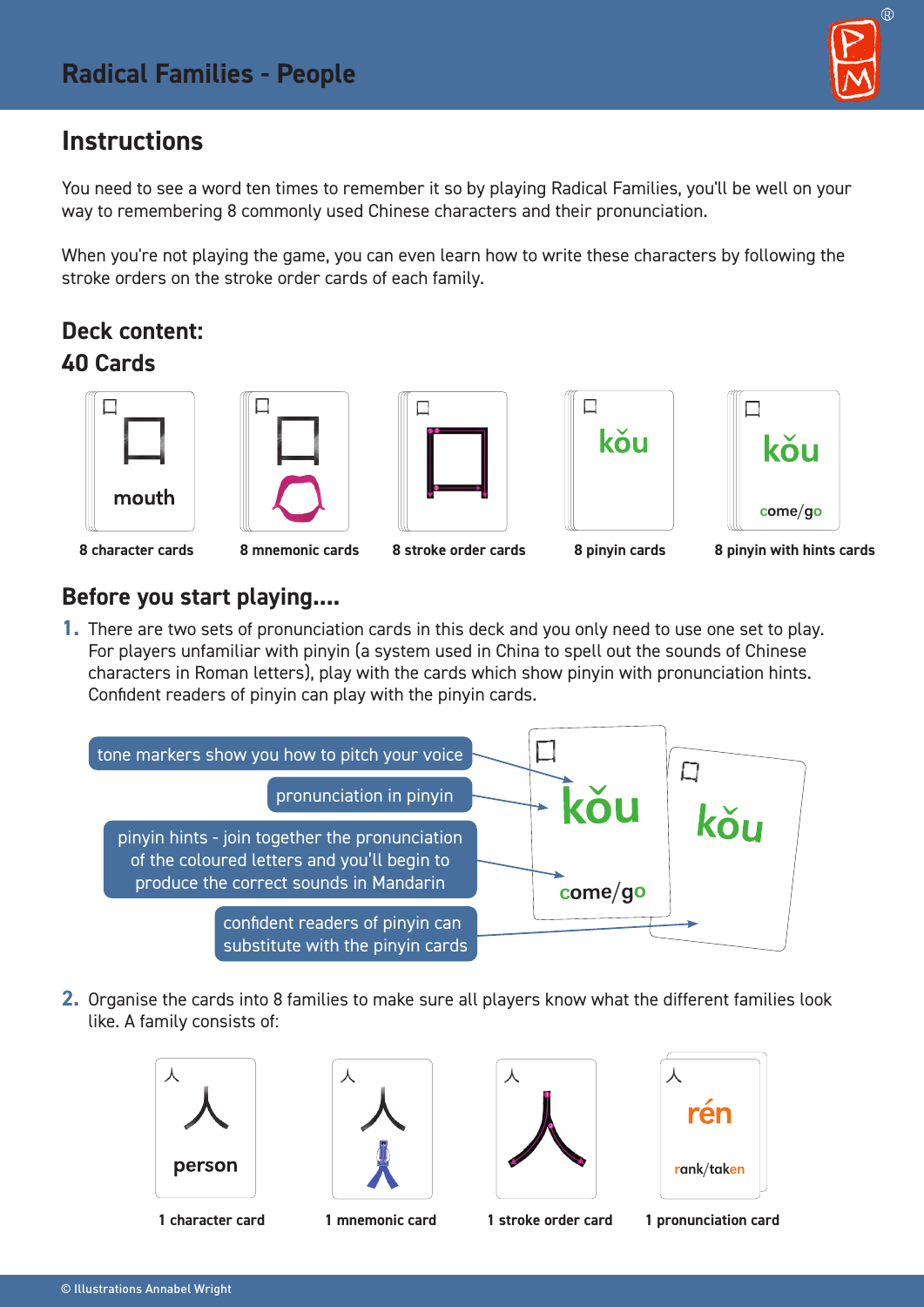# **3-6 player game**

#### **Aim:**

Collect as many families as you can.

### **Setup:**

Shuffle the deck and deal the cards evenly between all the players. Hold your cards in a fan and look at them. If you have a family, put it face up on the table in front of you.

### **How To Play:**

- **1.** The player to the dealer's left begins by asking a player of their choice for a card needed to complete a family. If the player who was asked has any cards belonging to that family, they must hand them over.
- **2.** This continues until the first player asks someone for a card they don't have. When this happens, the player who was asked takes his or her turn to request cards. The game is over when any player has no cards left. The winner is the player with the most families.

### **Remember:**

Players can only ask for a card if they already have a cord from that family in their hand. Whenever a player gathers a family he/she must put the 4 cards face up on the table.

# **2 player game:**

- **1.** Each player gets 7 cards at the start of the game and the rest are put in a stack in the middle of the table. The player who isn't the dealer begins by asking the other player for a card needed to complete a family.
- **2.** Whenever a player asks for a card which isn't held by the other player, they get to take a card from the stack. The turn then goes to the other player.
- **3.** The game ends when all families have been completed. The winner is the player with the most families.